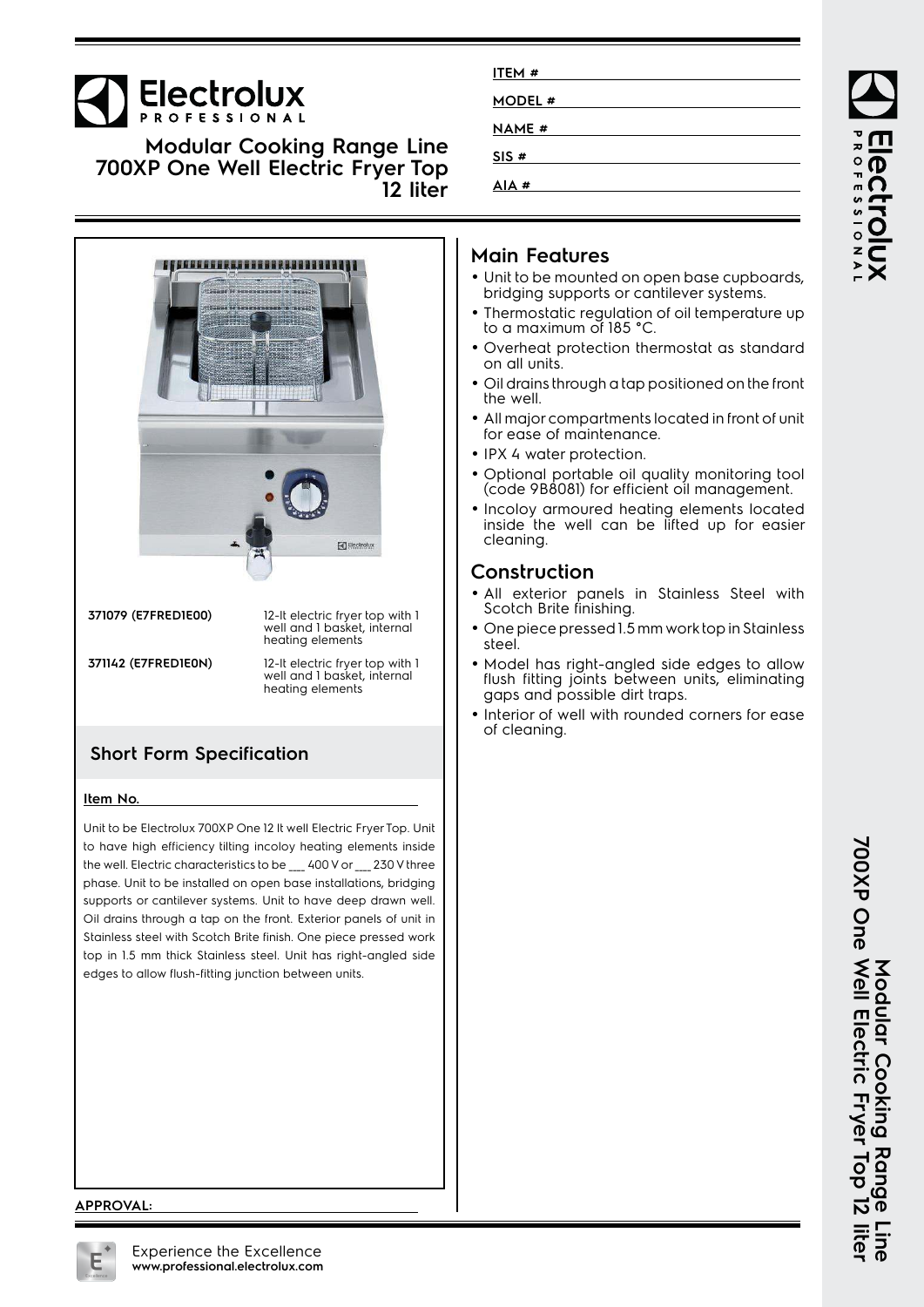

## **Included Accessories**

• 1 of Basket for 12lt electric fryer tops PNC 921629

## **Optional Accessories**

| • Junction sealing kit                                       | PNC 206086        |
|--------------------------------------------------------------|-------------------|
| • Support for bridge type installation,<br>800 <sub>mm</sub> | PNC 206137        |
| • Support for bridge type installation,<br>1000mm            | PNC 206138        |
| • Support for bridge type installation,<br>1200mm            | <b>PNC 206139</b> |
| • Support for bridge type installation,<br>1400mm            | PNC 206140        |
| • Support for bridge type installation,<br>1600mm            | <b>PNC 206141</b> |
| • Support for bridge type installation,<br>400mm             | PNC 206154        |
| Chimney upstand, 400mm                                       | PNC 206303        |
| • Right and left side handrails                              | PNC 206307        |
| Back handrail 800mm, Marine                                  | PNC 206308        |
| • Chimney grid net, 400mm<br>(700XP/900)                     | PNC 206400        |
| • 2 side covering panels for top<br>appliances               | <b>PNC 216277</b> |
| • Basket for 12It electric fryer tops                        | PNC 921629        |



The company reserves the right to make modifications to the products without prior notice. All information correct at time of printing.